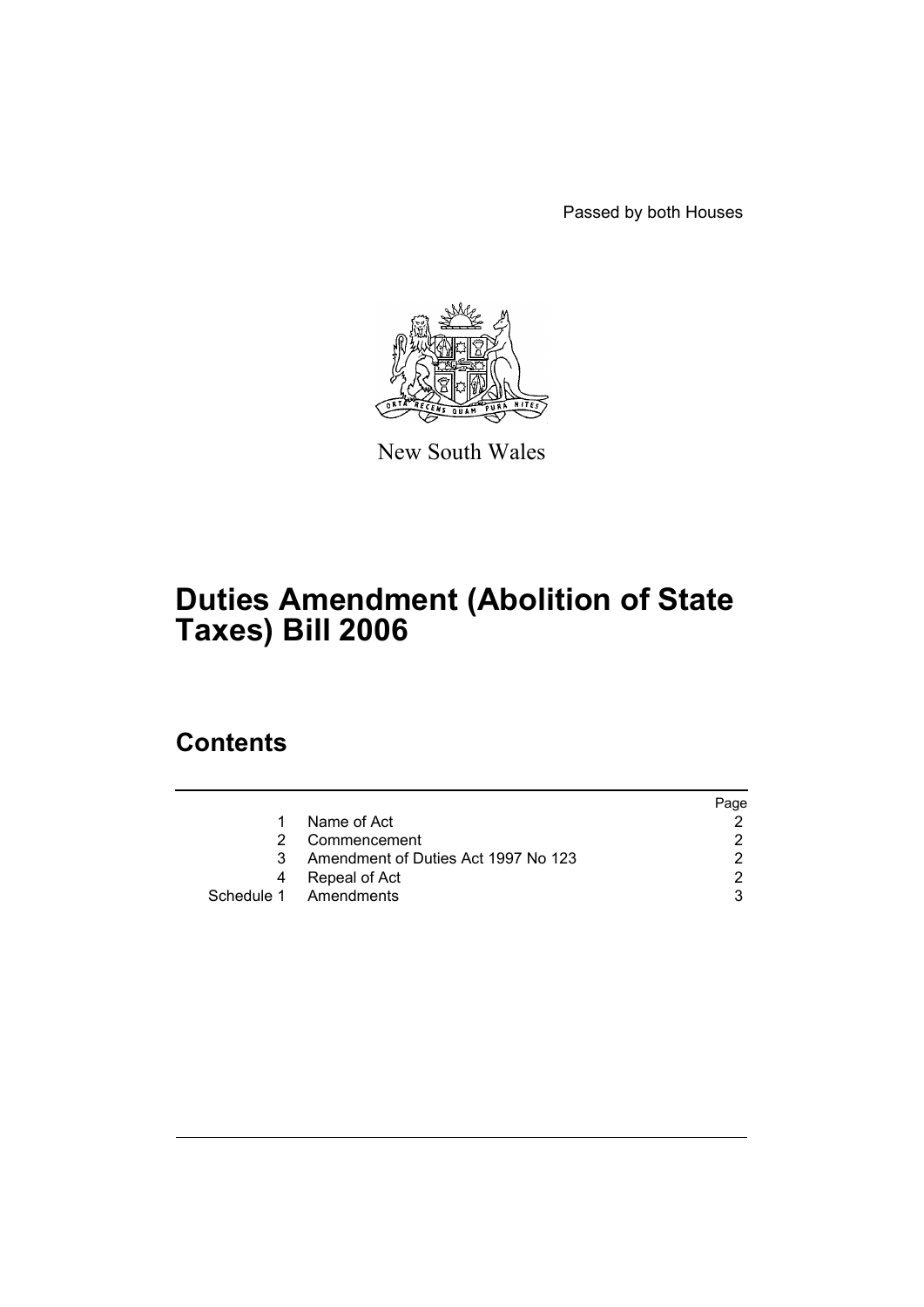*I certify that this PUBLIC BILL, which originated in the LEGISLATIVE ASSEMBLY, has finally passed the LEGISLATIVE COUNCIL and the LEGISLATIVE ASSEMBLY of NEW SOUTH WALES.*

> *Clerk of the Legislative Assembly. Legislative Assembly, Sydney, , 2006*



New South Wales

# **Duties Amendment (Abolition of State Taxes) Bill 2006**

Act No , 2006

An Act to amend the *Duties Act 1997* for the purpose of abolishing and reducing certain State taxes, and to provide for transitional matters; and for other purposes.

*I have examined this Bill, and find it to correspond in all respects with the Bill as finally passed by both Houses.*

*Chairman of Committees of the Legislative Assembly.*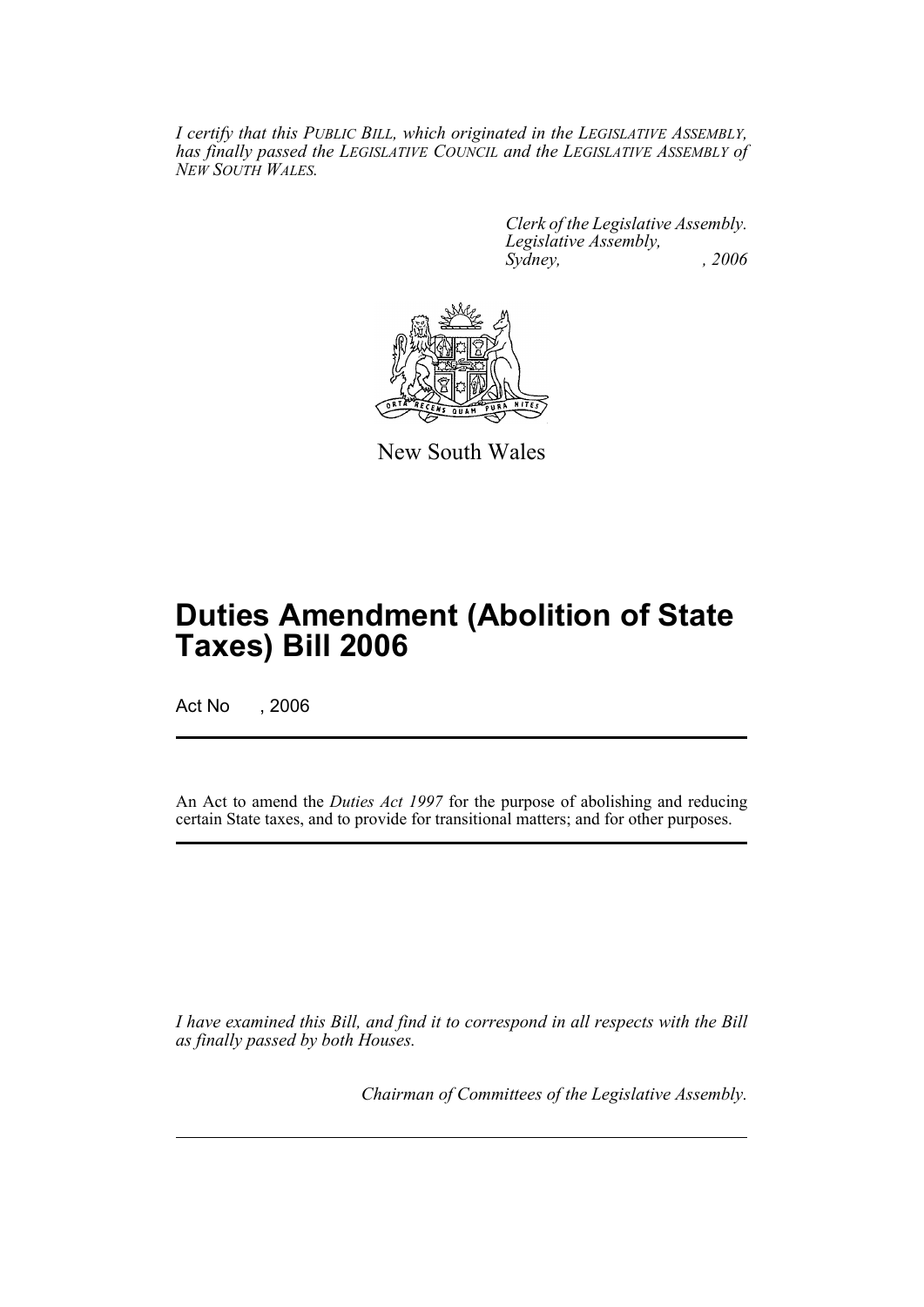# **The Legislature of New South Wales enacts:**

# **1 Name of Act**

This Act is the *Duties Amendment (Abolition of State Taxes) Act 2006*.

# **2 Commencement**

- (1) This Act commences, or is taken to have commenced, on 1 July 2006, except as provided by subsections (2) and (3).
- (2) Schedule 1 [23] commences on 1 July 2007.
- (3) If the *State Revenue Legislation Amendment Act 2006* is not assented to before 1 July 2006, Schedule 1 [41] commences, or is taken to have commenced, on the date of assent to that Act.

# **3 Amendment of Duties Act 1997 No 123**

The *Duties Act 1997* is amended as set out in Schedule 1.

# **4 Repeal of Act**

- (1) This Act is repealed on the day following the day on which all of the provisions of this Act have commenced.
- (2) The repeal of this Act does not, because of the operation of section 30 of the *Interpretation Act 1987*, affect any amendment made by this Act.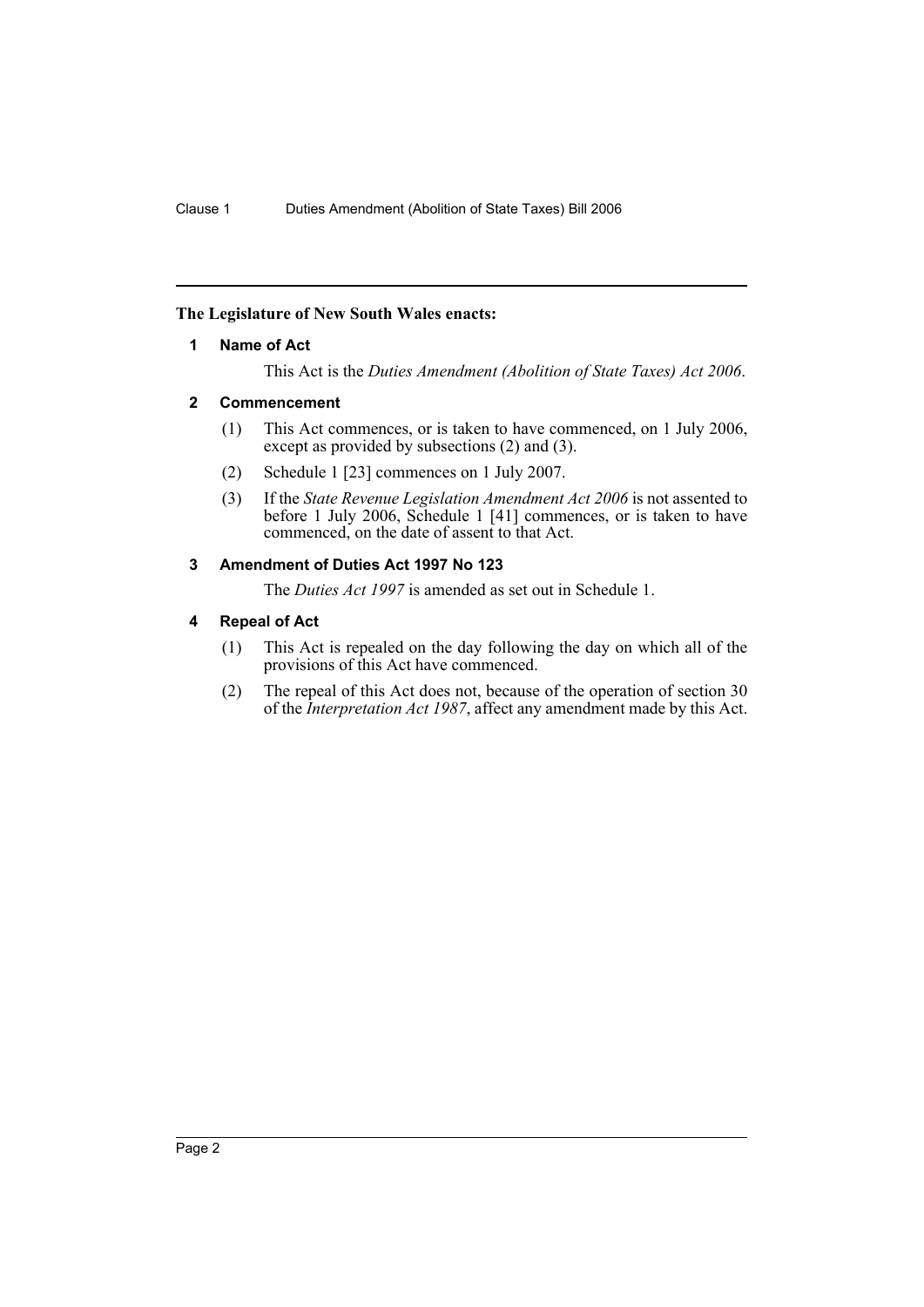Amendments **Amendments** Schedule 1

# **Schedule 1 Amendments**

(Section 3)

**[1] Section 8 Imposition of duty on certain transactions concerning dutiable property**

Insert after section 8 (1) (b) (vii):

(viii) a lease in respect of which a premium is paid or agreed to be paid.

# **[2] Section 8 (3)**

Insert in alphabetical order:

*lease* means a lease of land in New South Wales or an agreement for a lease of land in New South Wales.

*premium*, in respect of a lease entered into pursuant to an option, includes an amount paid or payable for the grant of the option.

#### **[3] Section 9 Imposition of duty on dutiable transactions that are not transfers**

Insert at the end of the Table to the section, in Columns 1, 2, 3 and 4 respectively:

| lease | the leased | the lessee | when the lease is |
|-------|------------|------------|-------------------|
|       | property   |            | entered into      |

# **[4] Section 11 What is "dutiable property"?**

Insert at the end of the section:

**Note.** Part 4 of this Chapter provides for the abolition, in stages, of duty on some of the types of dutiable property listed above.

The duty imposed on dutiable transactions involving shares and units referred to in section 11 (1) (d) and (e) is abolished on 1 January 2009. Marketable securities cease to be dutiable property on that date.

The duty imposed on dutiable transactions involving business assets referred to in section 11 (1) (g), statutory licences or permissions referred to in section 11 (1) (h) and poker machine entitlements referred to in section 11 (1) (h1) is abolished on 1 July 2012. Those things cease to be dutiable property on that date.

# **[5] Section 21 What is the "dutiable value" of dutiable property?**

Insert after section 21 (4):

(5) The *dutiable value* of leased property transferred by way of a lease is taken to be the amount of the premium paid or payable in respect of the lease.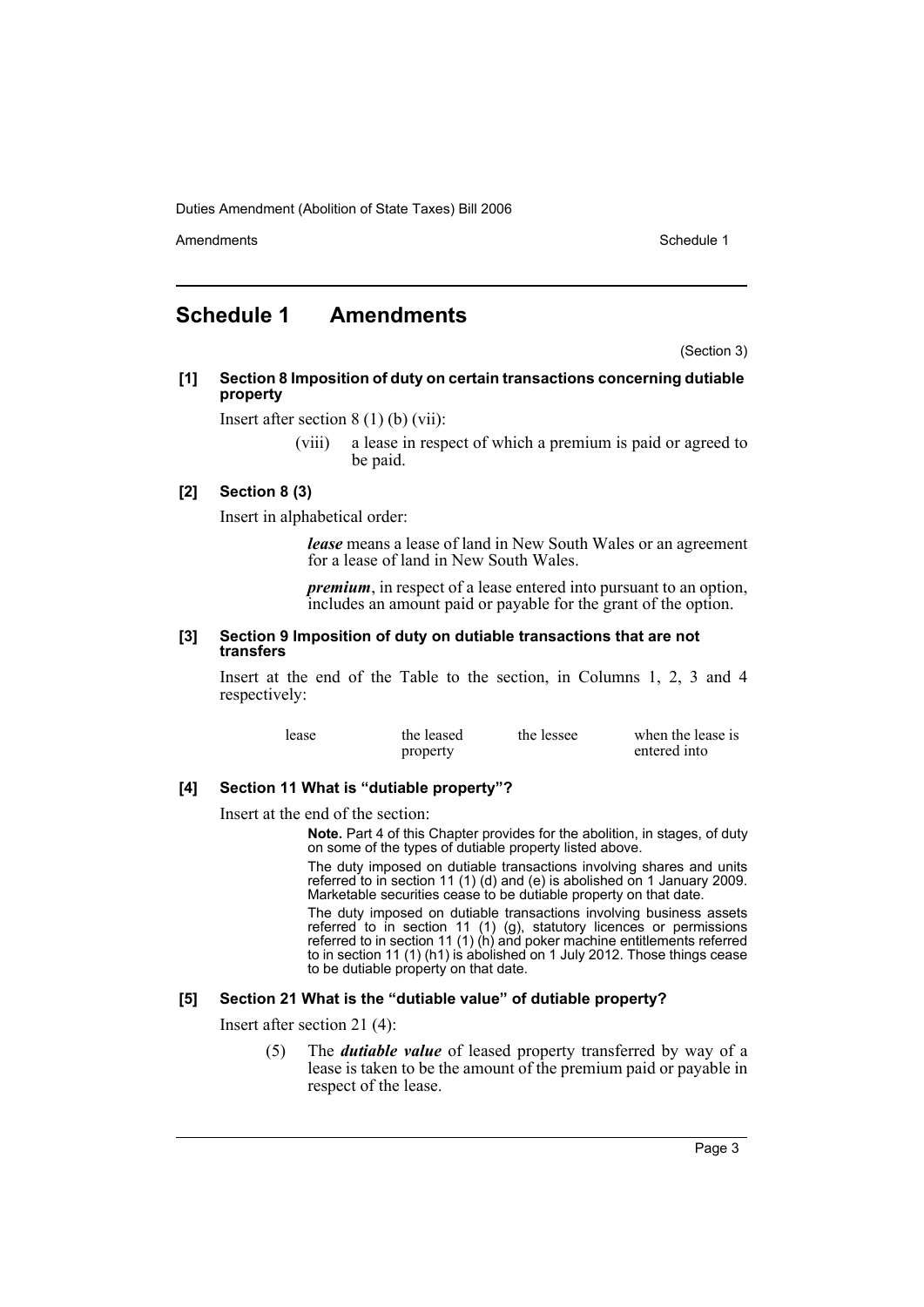Schedule 1 Amendments

#### **[6] Section 26 Certain transactions concerning goods and other property**

Insert after section 26 (2):

(3) This section applies only to dutiable transactions that occur before 1 July 2012.

**Note.** On 1 July 2012, duty on the transfer of business assets is abolished (see Part 4 of this Chapter). Section 26A applies in respect of transfers occurring after that date that remain dutiable transactions.

#### **[7] Section 26A**

Insert after section 26:

#### **26A Transactions involving goods and other property that occur on or after 1 July 2012**

- (1) If a dutiable transaction involves goods and other dutiable property, the Chief Commissioner may disregard the value of the goods in the transaction if satisfied that the dutiable value of the other property does not exceed 10% of the dutiable value of all the dutiable property in the transaction.
- (2) This section applies only to dutiable transactions that occur on or after 1 July  $2012$ .

#### **[8] Section 28 Apportionment—business assets in this and other jurisdictions**

Insert after section 28 (5):

(6) This section applies only to dutiable transactions that occur before 1 July 2012.

**Note.** On 1 July 2012, duty on the transfer of business assets is abolished (see Part 4 of this Chapter).

#### **[9] Chapter 2, Part 4**

Insert after Part 3:

# **Part 4 Abolition of various duties**

#### **34 Abolition of duty on all transfers of marketable securities effective 1 January 2009**

(1) On and from 1 January 2009, marketable securities are not dutiable property (despite section 11).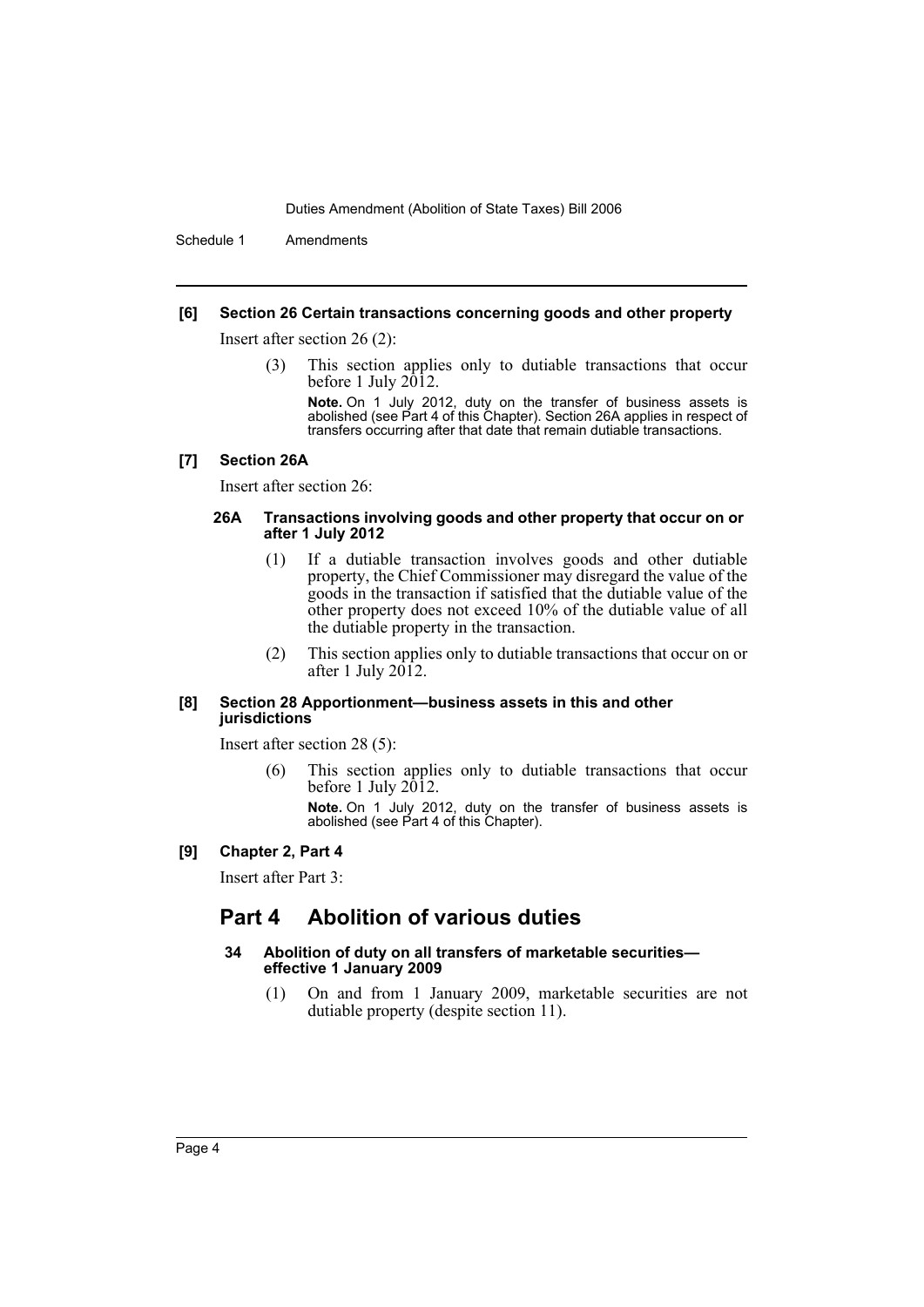Amendments **Amendments** Schedule 1

(2) Subsection (1) does not apply in respect of any transfer or transaction with respect to marketable securities that occurs before 1 January 2009 and, accordingly, does not affect any requirement to pay duty under this Chapter in respect of the transfer or transaction.

#### **35 Abolition of duty on transfers of business assets—effective 1 July 2012**

- (1) On and from 1 July 2012, a business asset referred to in section 11 (1) (g) is not dutiable property (despite section 11).
- (2) Subsection (1) does not apply in respect of any transfer or transaction with respect to business assets that occurs before 1 July 2012 and, accordingly, does not affect any requirement to pay duty under this Chapter in respect of the transfer or transaction.

#### **36 Abolition of duty on transfers of licences, permissions and entitlements—effective 1 July 2012**

- (1) On and from 1 July 2012, a statutory licence or permission referred to in section 11 (1) (h), or a poker machine entitlement referred to in section 11 (1) (h1), is not dutiable property (despite section 11).
- (2) Subsection (1) does not apply in respect of any transfer or transaction with respect to statutory licences or permissions, or poker machine entitlements, that occurs before 1 July 2012 and, accordingly, does not affect any requirement to pay duty under this Chapter in respect of the transfer or transaction.

# **37 Anti-avoidance measures**

Sections 35 and 36 do not apply in respect of a transfer or transaction with respect to a business asset referred to in section 11 (1) (g), a statutory licence or permission referred to in section 11  $(1)$   $(h)$ , or a poker machine entitlement referred to in section 11 (1) (h1), that occurs on or after 1 July 2012 if:

- (a) the transfer or transaction replaces a transfer or transaction involving the same business asset, statutory licence or permission, or poker machine entitlement that occurred before 1 July 2012, or
- (b) the transfer or transaction is made or entered into pursuant to an option to purchase the business asset, statutory licence or permission, or poker machine entitlement that was granted before 1 July 2012, or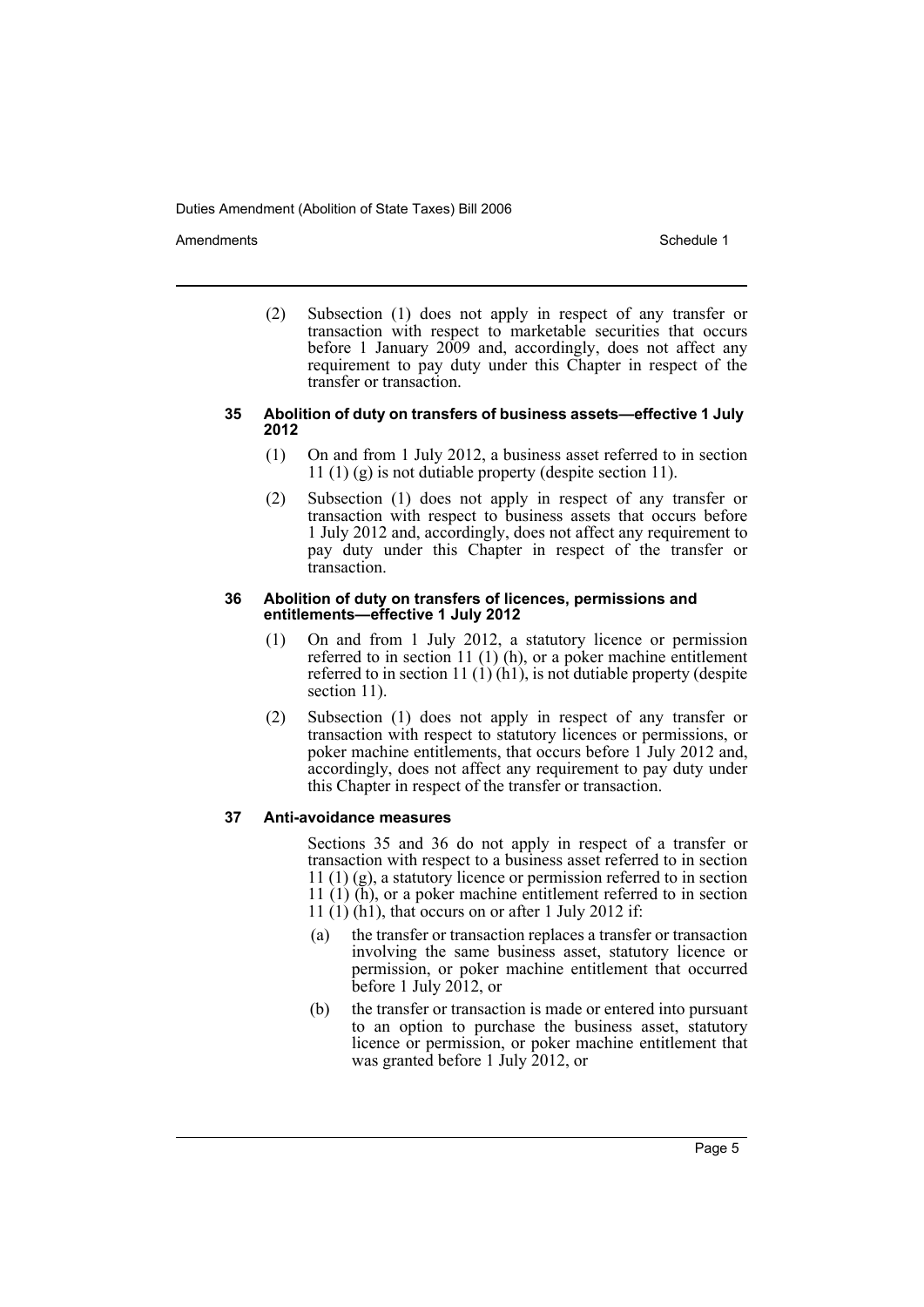#### Schedule 1 Amendments

(c) the transfer or transaction was made or entered into pursuant to another arrangement, made before 1 July 2012, the only or main purpose of which was to defer the transfer or transaction until  $1$  July 2012, or later, so that duty would not be chargeable under this Chapter on the transfer or transaction.

#### **[10] Section 53A**

Insert after section 53:

#### **53A Duty on lease premiums**

In the case of property transferred by way of a lease for which a premium is paid or payable, duty is not chargeable under this Chapter on:

- (a) so much of the premium of a residential lease as relates to premises used, or intended to be used, exclusively as a residence, or
- (b) so much of the premium of a lease as relates to a moveable dwelling site used, or intended to be used, as the principal place of residence of the lessee.

# **[11] Section 65 Exemptions from duty**

Insert after section 65 (6):

**Note.** Duty on the transfer of statutory licences is abolished on 1 July 2012. This exemption is relevant only to a transfer or vesting that occurs before that date. See Part 4 of this Chapter.

# **[12] Section 65 (7), note**

Insert after section 65 (7):

**Note.** Duty on the transfer of statutory licences, permissions and poker machine entitlements is abolished on 1 July 2012. This exemption is relevant only to a transfer or vesting that occurs before that date. See Part 4 of this Chapter.

#### **[13] Section 65 (16)**

Insert after section 65 (15):

#### (16) **Leases—general**

No duty is chargeable under this Chapter on the following leases:

(a) a lease granted by or on behalf of a corporation, society or institution if: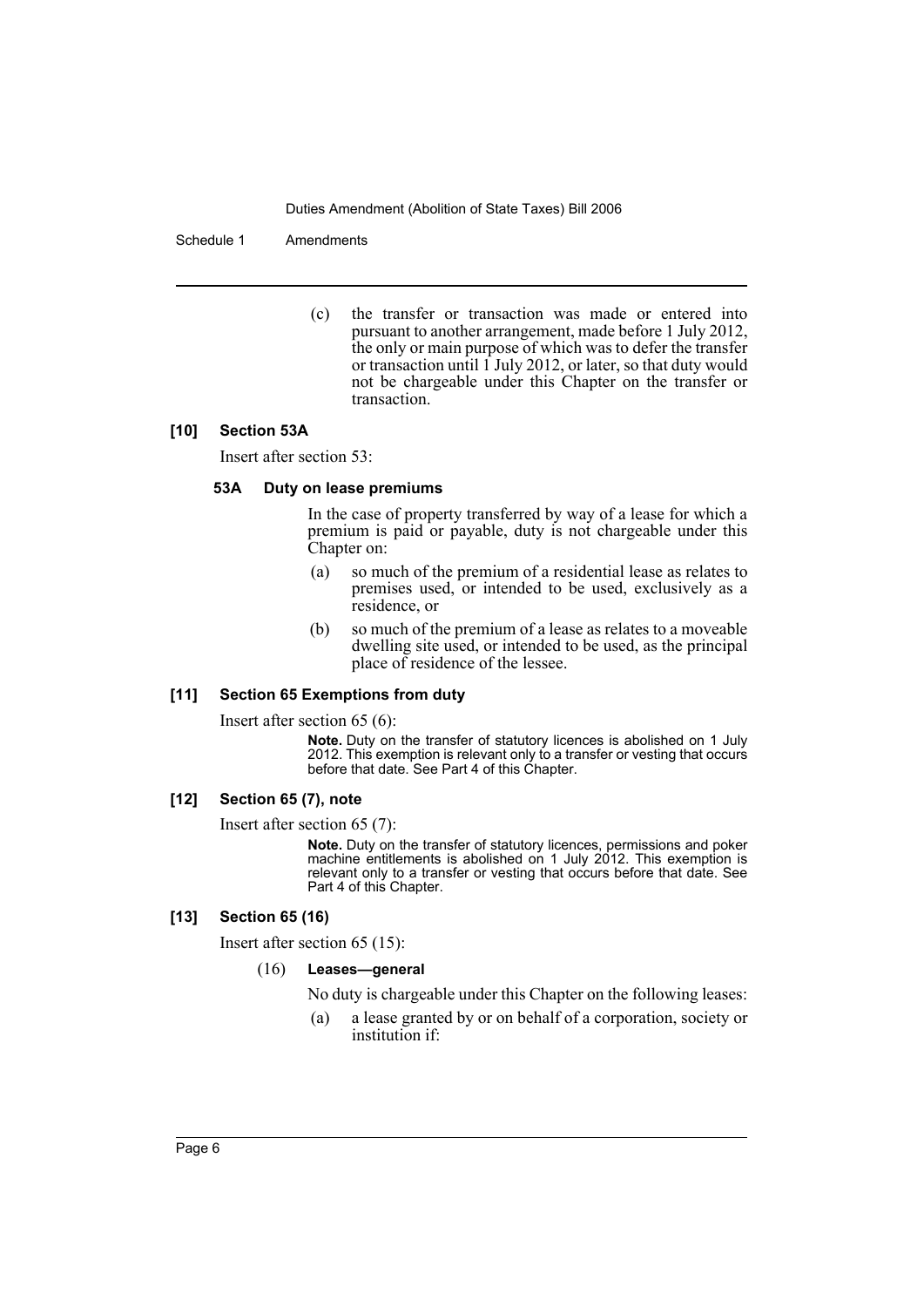Amendments **Amendments** Schedule 1

- (i) the purpose of the lease is to grant a retired person or a disabled person the right to occupy residential accommodation, and
- (ii) the lease has not been granted for the purpose of profit by the lessor,
- (b) a lease of premises to the Home Care Service of New South Wales,
- (c) a lease executed in accordance with Part V of the *National Health Act 1953* of the Commonwealth,
- (d) a lease of premises in a retirement village within the meaning of section 5 of the *Retirement Villages Act 1999*.

#### **[14] Section 66 Exemptions—marketable securities**

Insert at the end of the note to the section:

The duty on all marketable securities is to be abolished on 1 January 2009. See Part 4 of this Chapter.

#### **[15] Section 124**

Insert in Part 3 of Chapter 3, before section 125:

#### **124 Abolition of duty charged by this Part—effective 1 January 2009**

- (1) The duty charged by this Part is abolished on and from 1 January 2009.
- (2) The duty charged by this Part remains chargeable on a dutiable entitlement that is acquired before 1 January 2009.

#### **[16] Section 137A**

Insert in Part 5 of Chapter 3, before section 138:

#### **137A Abolition of duty charged by this Part—effective 1 January 2009**

- (1) The duty charged by this Part is abolished on and from 1 January 2009.
- (2) The duty charged by this Part remains chargeable on an allotment of shares referred to in section 138 that occurs before 1 January 2009.

# **[17] Section 164 Imposition of duty**

Insert at the end of the section (before the note):

(2) The duty charged by this Chapter is abolished on and from 1 January 2008. This Chapter does not apply in respect of a lease first executed on or after 1 January 2008.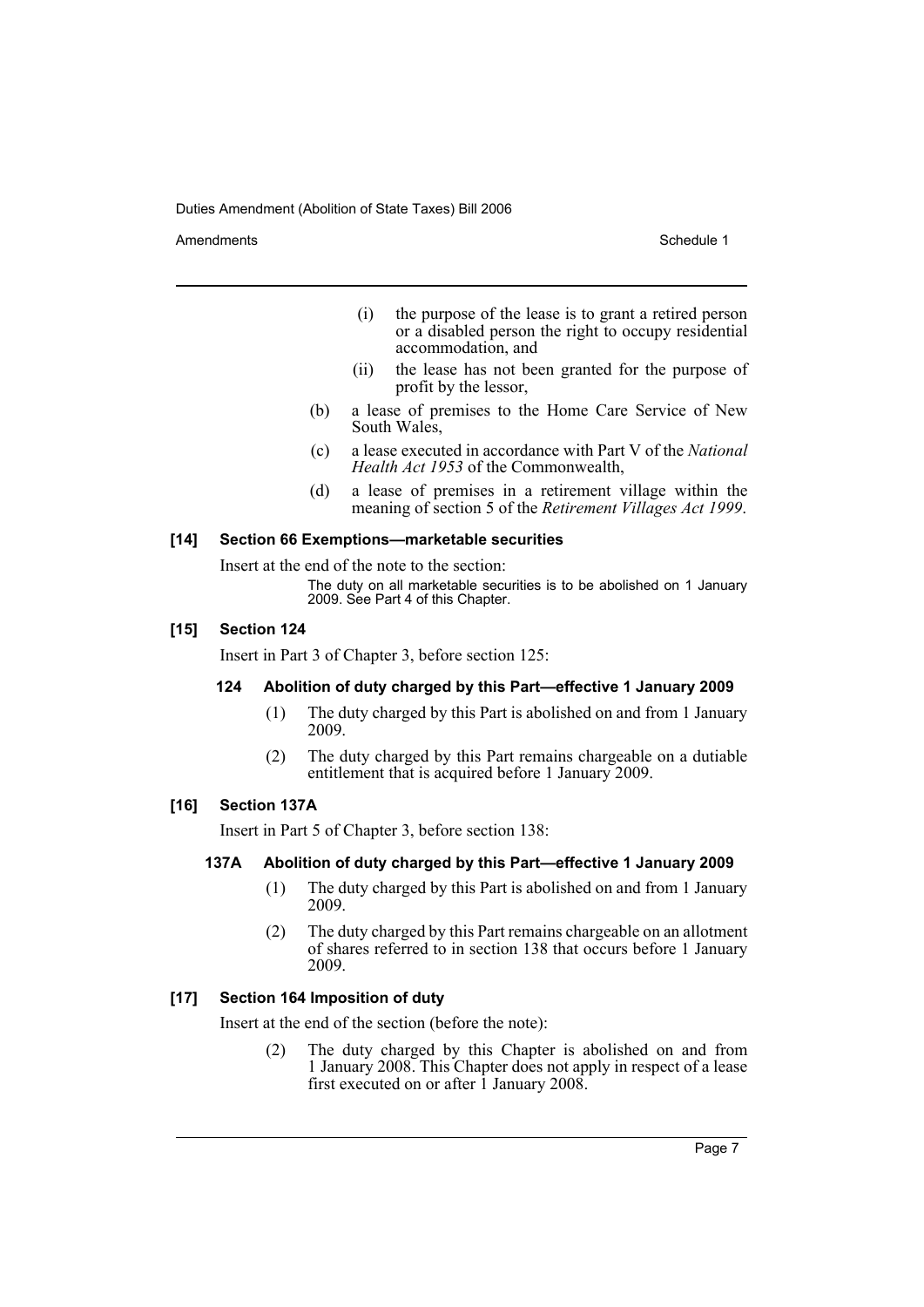Schedule 1 Amendments

# **[18] Section 164A What is a "lease"?**

Omit "*Lease*". Insert instead "For the purposes of this Chapter, *lease*".

# **[19] Section 170 General rate**

Omit section 170 (2).

#### **[20] Section 177 Reassessment of duty—early termination**

Omit "may apply in writing" from section 177 (1). Insert instead "may apply in an approved form".

# **[21] Section 177 (5) and (6)**

Insert after section 177 (4):

- (5) The Chief Commissioner must not refund any duty under this section unless satisfied that neither the lessee, nor an associated person in relation to the lessee, has occupied the premises the subject of the lease with the express or implied agreement of the lessor at any time after the termination of the lease and that neither the lessee, nor an associated person, proposes to so occupy those premises at any time after the termination of the lease.
- (6) Subsection (5) does not apply to an occupation that is consequential on the sale of the premises to the lessee or an associated person.

# **[22] Section 179 Exemptions**

Omit section 179 (5).

#### **[23] Chapter 6 Hire of goods**

Omit the Chapter.

# **[24] Chapter 6, note**

Insert after the heading to the Chapter:

**Note.** This duty will be abolished on 1 July 2007 as a consequence of the *Duties Amendment (Abolition of State Taxes) Act 2006*.

#### **[25] Section 203A**

Insert in Chapter 7, before section 204:

# **203A Abolition of mortgage duty—effective 1 January 2011**

(1) Mortgage duty is abolished on and from 1 January 2011.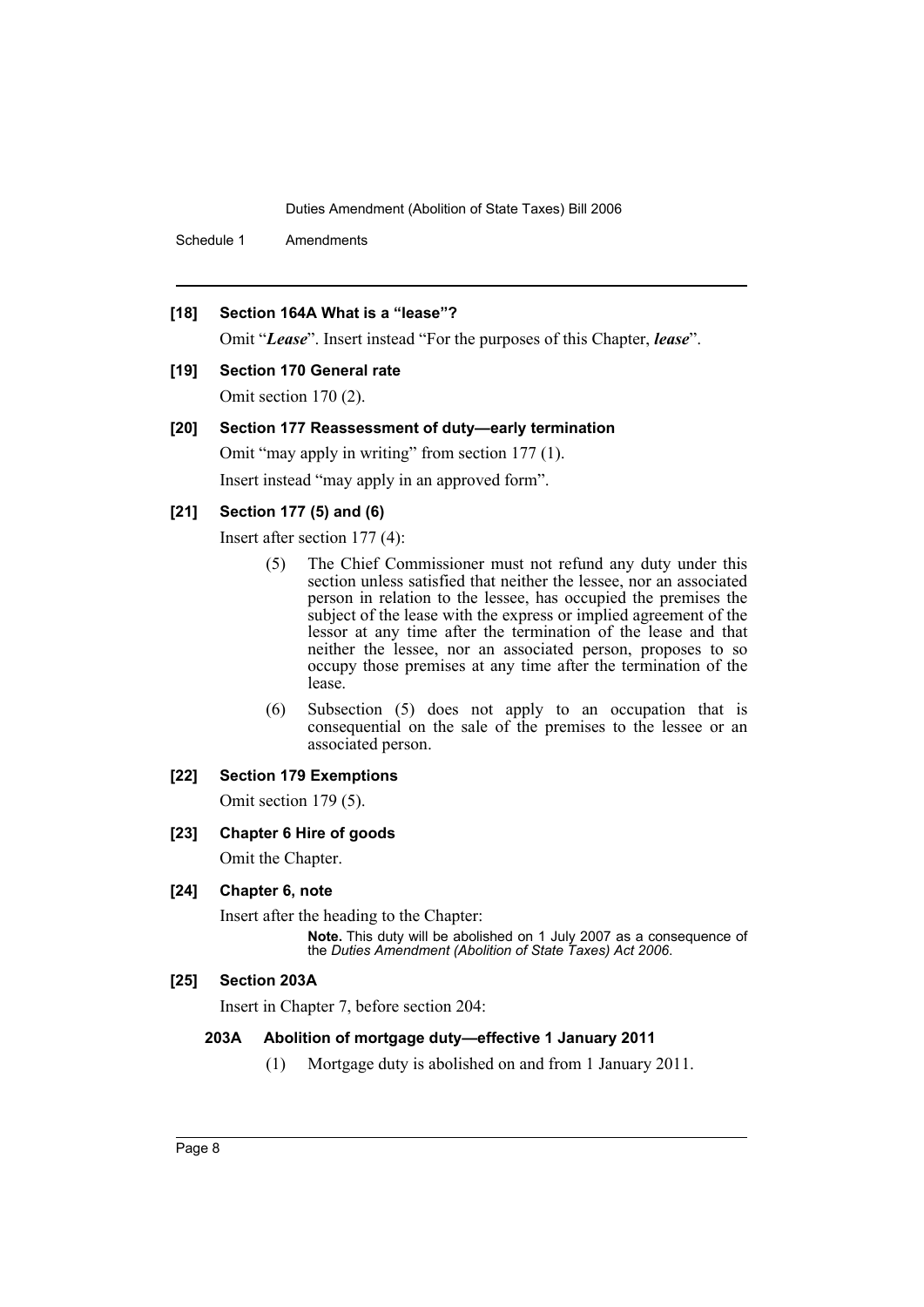Amendments **Amendments** Schedule 1

- (2) However, mortgage duty remains chargeable, and this Chapter continues to apply, in respect of the following:
	- (a) a mortgage first executed before 1 January 2011 (including any advances or further advances made in respect of the mortgage before that date),
	- (b) an instrument of security referred to in section 208 (3) that first affects land in New South Wales before 1 January 2011,
	- (c) an instrument of security referred to in section 208 (3A) that first affects relevant property in New South Wales before 1 January 2011,
	- (d) an instrument that first becomes a mortgage or evidences the terms of a mortgage, as referred to in section 208 (4), before 1 January 2011.
- (3) A mortgage does not become liable to the additional duty referred to in section 208 (2) in respect of an advance or further advance that is made on or after 1 January 2011 (even if the mortgage was first executed before that date).

#### **[26] Section 208 When does a liability arise?**

Insert after section 208 (3):

(3A) An instrument of security that does not affect property in New South Wales at the date of first execution but that, at any time after execution, affects relevant property in New South Wales identified in the instrument or identified under an arrangement in place when the instrument was first executed, becomes liable to duty on the date it first affects that property, unless it is duly stamped under a corresponding Act or is exempt from duty.

#### **[27] Section 208 (6)**

Insert after section 208 (5):

- (6) For the purposes of this section, *relevant property* means any property, excluding land and the following kinds of property:
	- (a) a marketable security that is quoted on the Australian Stock Exchange,
	- (b) an interest in a marketable security referred to in paragraph (a), or an interest in a marketable security if the interest is quoted on the Australian Stock Exchange,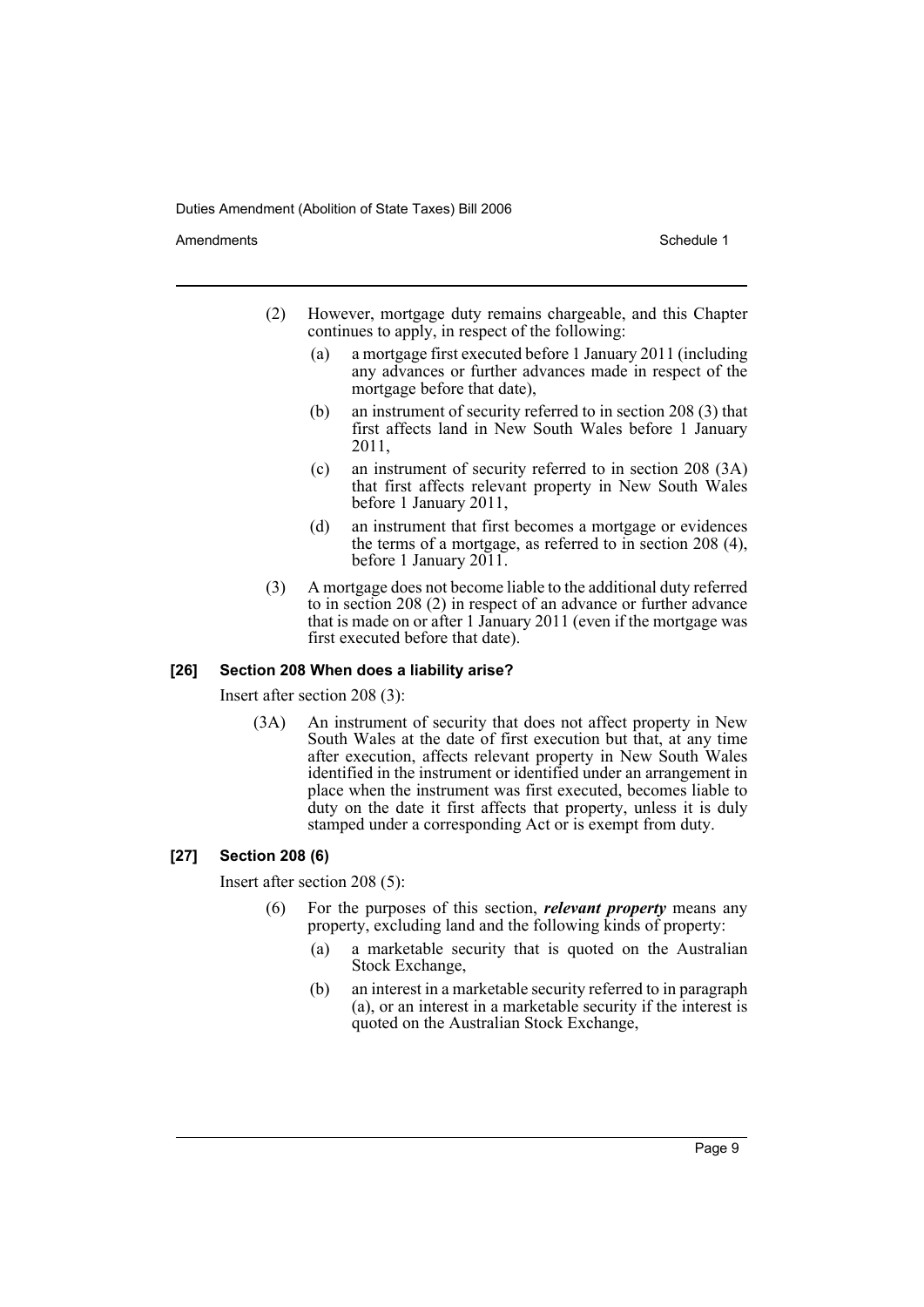Schedule 1 Amendments

- (c) an interest in a unit trust scheme, being a unit trust scheme in respect of which units in the scheme have been issued to the public and 50 or more persons are beneficially entitled to units in the scheme,
- (d) property the Chief Commissioner is satisfied is of a similar nature to property referred to in paragraph (a), (b) or (c).

# **[28] Section 210 How is mortgage duty charged?**

Omit "provided by subsection (2)" from section 210 (1). Insert instead "provided by subsections (2)–(4)".

# **[29] Section 210 (2)**

Insert ", except as provided by subsection (4)" after "of the amount secured".

# **[30] Section 210 (3) and (4)**

Insert after section 210 (2) (before the notes to the section):

- (3) If a mortgage is first executed on or after 1 January 2010, the amount of duty chargeable on the mortgage is:
	- (a) \$5.00, if the mortgage secures no amount or if the amount secured by the mortgage is not more than \$16,000, or
	- (b) if the amount secured by the mortgage is more than \$16,000—\$5.00, plus a further \$2.00 for every \$1,000, or part, by which the amount secured exceeds \$16,000.
- (4) The amount of duty chargeable on a mortgage in respect of an advance or further advance made on or after 1 January 2010 is calculated on the amount secured by it as determined under Part 2. The amount of duty is \$2.00 for every \$1,000, or part, of the amount secured.

# **[31] Section 211 Consequences of non-payment of duty**

Omit "section 216 or 217" from section 211 (2). Insert instead "section 216, 217, 217A or 218BA".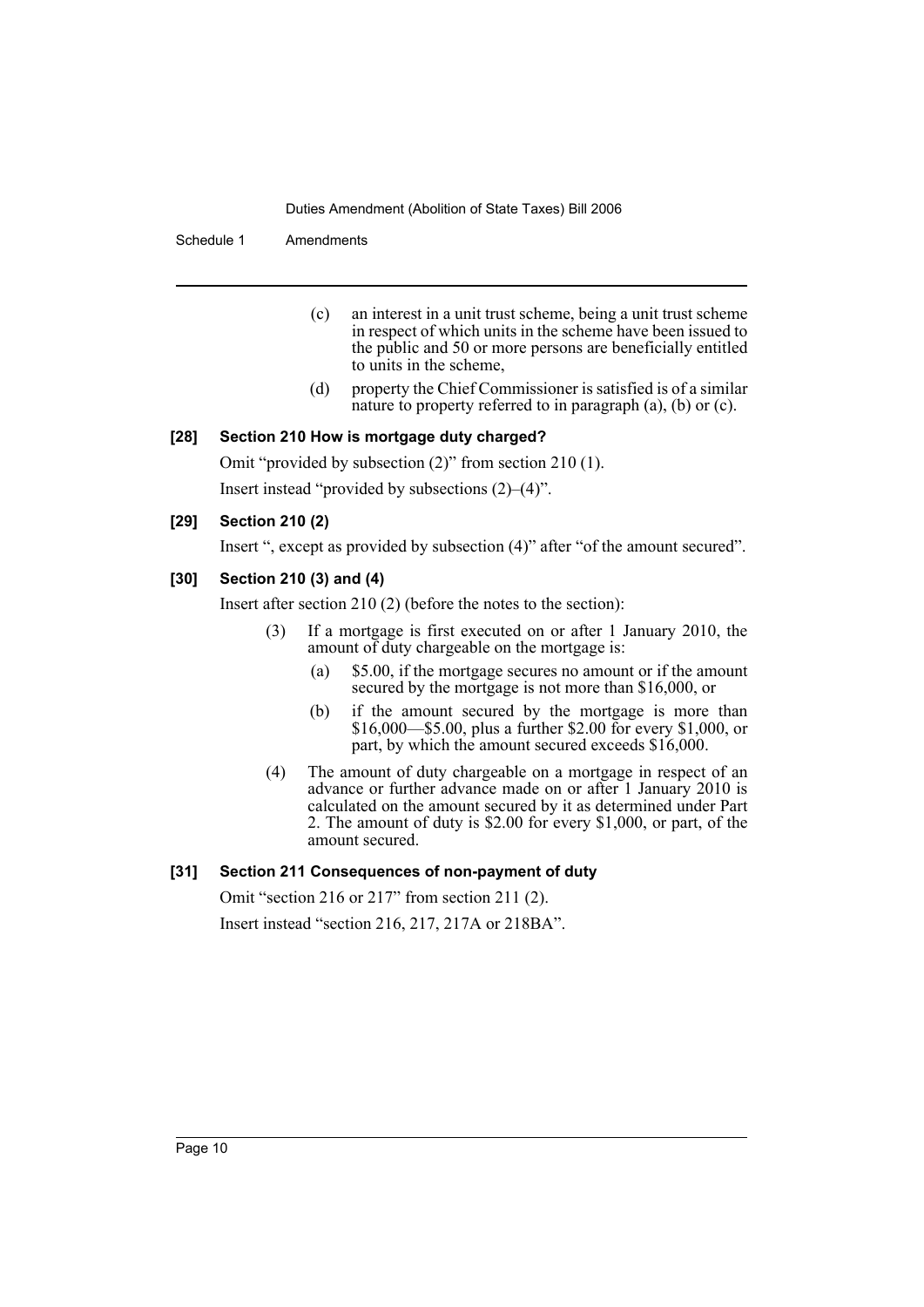Amendments **Amendments** Schedule 1

# **[32] Sections 213 and 214**

Omit section 213. Insert instead:

#### **213 Secured limited amount**

- (1) If the amount of advances secured or to be secured by a mortgage is a definite and limited sum, the *amount secured by the mortgage* is, for the purposes of this Chapter, the definite and limited sum, until such time (if any) as a greater amount of advances is secured by the mortgage.
- (2) If any advance or further advance is made so that the amount of advances secured by the mortgage exceeds, at any time, the definite and limited sum mentioned in subsection (1), the amount on which duty is chargeable is, for the purposes of section 210 (2) or  $(4)$  (as appropriate), the amount by which the advances or further advances secured by it exceeds the amount on which duty has been paid under this section.
- (3) For the purposes of this Chapter, any increase in the definite and limited sum referred to in subsection (1) is taken to be a further advance for the amount of the increase.

### **214 "All moneys" mortgage**

- (1) If the amount of advances secured by a mortgage is not a definite and limited sum, the *amount secured by the mortgage* is, for the purposes of this Chapter, the amount of advances actually secured by it.
- (2) If any advance or further advance is made so that the amount of advances for the time being secured by the mortgage subsequently exceeds the amount of the advances for which the mortgage has been duly stamped under this Act, the amount on which duty is chargeable is, for the purposes of section 210 (2) or (4) (as appropriate), the amount by which the advances or further advances secured by it exceeds the amount on which duty has been paid under this section.

#### **[33] Section 216 Mortgages over property not wholly within New South Wales**

Omit ", excluding property outside Australia" from the definition of *T* in section  $216(2)$ .

#### **[34] Section 216 (7)**

Insert after section 216 (6):

(7) This section is subject to the provisions of section 217A in relation to the assessment of mortgage packages.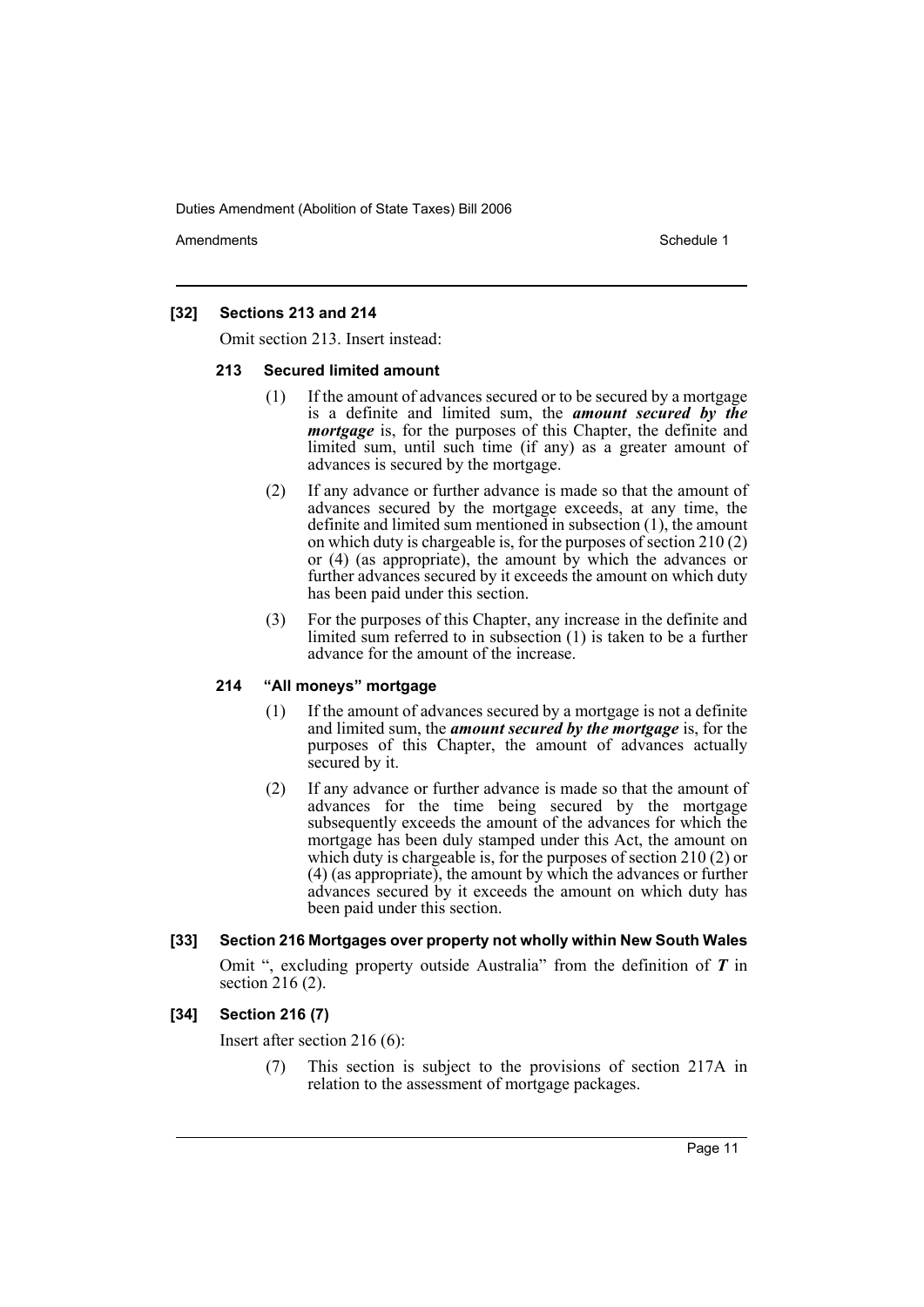Schedule 1 Amendments

#### **[35] Section 217 Advances secured by mortgage package**

Omit section 217 (2) and (3). Insert instead:

Two or more instruments of security are taken to be part of a *mortgage package* only if the Chief Commissioner is satisfied that the instruments were first executed within any period of 28 days and in such a case are taken, for the purpose of assessing duty, to be first executed on the day the last of the instruments to be executed was executed.

#### **[36] Section 217 (6)**

Insert after section 217 (5):

In the case of a further advance, a mortgage package includes an instrument of security executed after the initial liability date for a mortgage package that secures or partly secures the same money as the mortgage package.

#### **[37] Section 217A**

Insert after section 217:

#### **217A Assessment of mortgage packages where one or more instruments secure a limited amount**

- (1) This section applies if a mortgage package assessed as one mortgage under section 217 has a NSW limit, or an Australian limit, or both.
- (2) If a mortgage package assessed as one mortgage under section 217 has a NSW limit, mortgage duty is to be assessed on the mortgage as if the amount secured by the mortgage were the NSW proportion of all advances secured by the mortgage, or the amount of the NSW limit, whichever is less.
- (3) The NSW proportion of all advances secured by the mortgage is to be calculated in the same manner as the dutiable proportion under section 216, but as if "AS" in the formula were the amount of advances secured by all instruments of security in the mortgage package at the liability date.
- (4) If a mortgage package assessed as one mortgage under section 217 has an Australian limit, mortgage duty is to be assessed on the mortgage as if the amount secured by the mortgage were the NSW proportion of the Australian limit.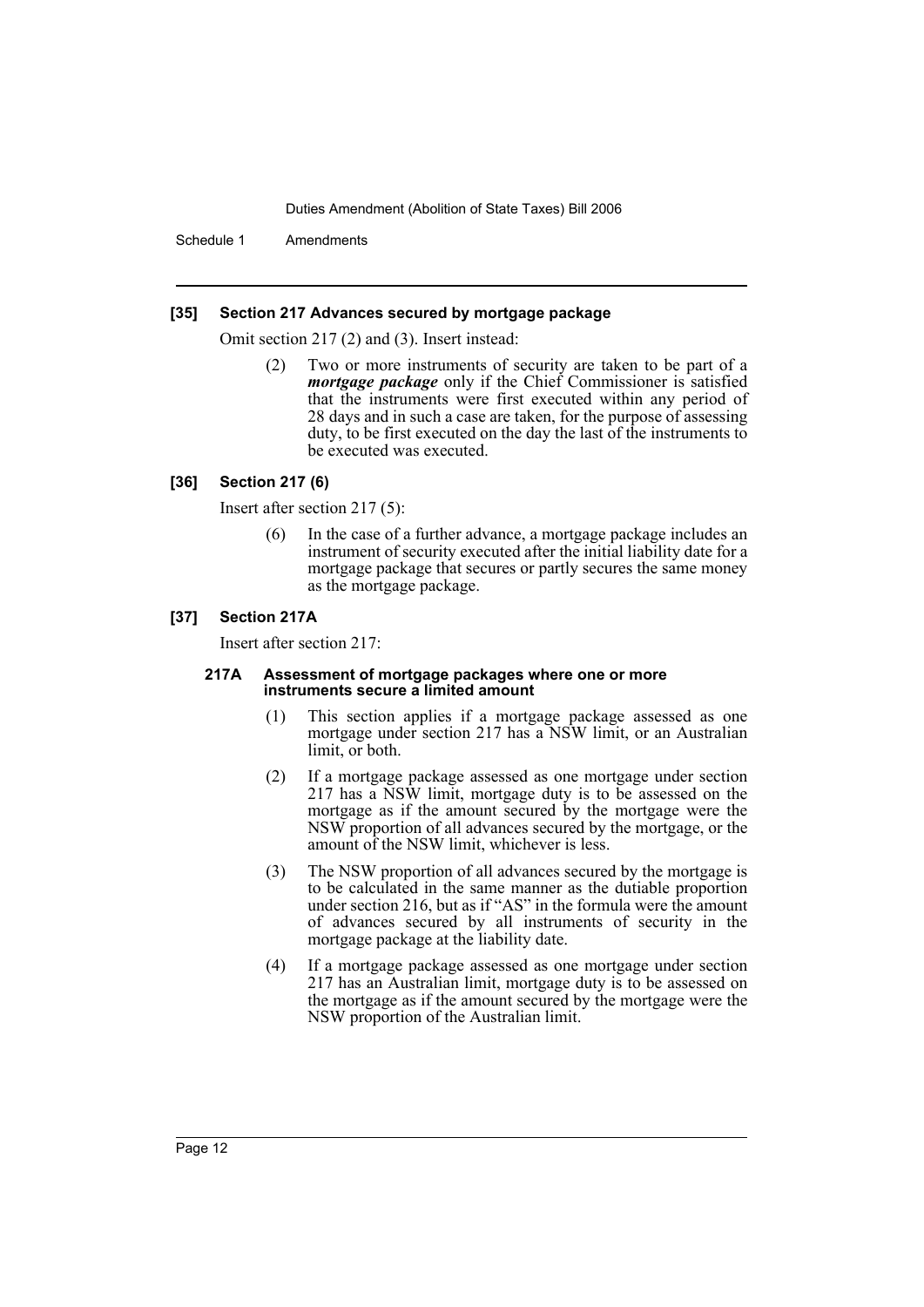Amendments **Amendments** Schedule 1

- (5) The NSW proportion of the Australian limit is to be calculated in the same manner as the dutiable proportion under section 216, but as if "AS" in the formula were the amount of the Australian limit and "T" excluded the value of all property outside Australia.
- (6) For the purposes of this section, a mortgage package has a *NSW limit* if the instruments of security comprising the package affect property partly within and partly outside New South Wales and, disregarding section  $216$ , the amount secured by those instruments over property wholly within New South Wales is a definite and limited sum. In such a case, the amount of the NSW limit is taken to be that definite and limited sum.
- (7) For the purposes of this section, a mortgage package has an *Australian limit* if the instruments of security comprising the package affect property partly within Australia and partly outside Australia, disregarding section 216, the amount secured by those instruments over property wholly within Australia is a definite and limited sum, and that amount is a single amount that applies in respect of all property within Australia that is affected by the mortgage. In such a case, the amount of the Australian limit is taken to be that definite and limited sum.

**Note.** The provisions relating to mortgage packages with an Australian limit do not apply to mortgage packages that specify separate limits in relation to property in different States or Territories (eg \$10 million for NSW, \$10 million for Victoria).

(8) A mortgage package that has a NSW limit and that does not affect property in Australia that is outside New South Wales, but does affect property outside Australia, is not to be treated as a mortgage package that has an Australian limit.

#### **[38] Section 218 Stamping before advance**

Insert after section 218 (2):

This section does not apply in respect of a mortgage if the amount of advances secured by the mortgage is a definite and limited sum.

#### **[39] Section 218B Collateral mortgage**

Insert ", subject to section 218BA," after "under this Act" wherever occurring in section  $218B(1)$  (a) and (b).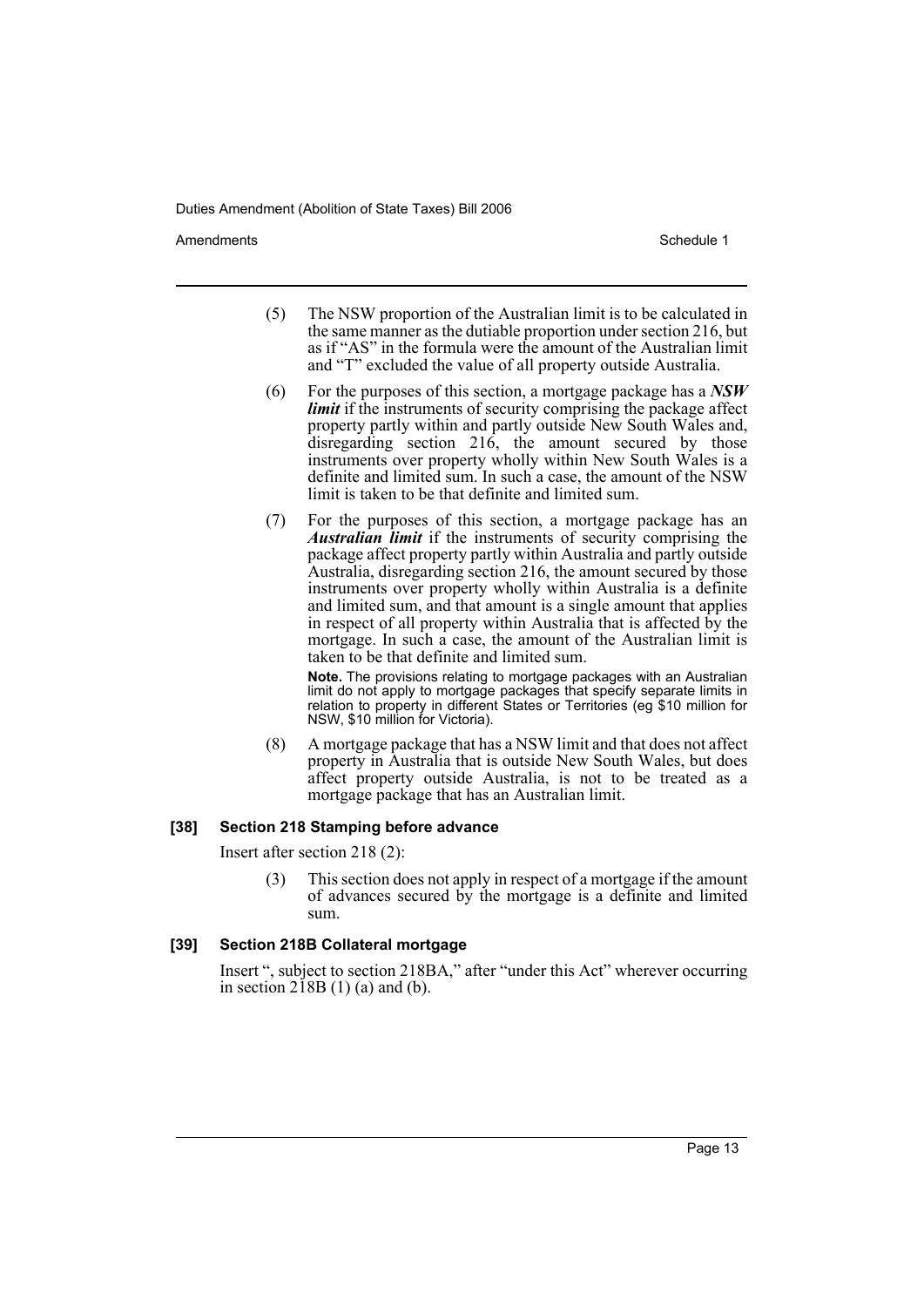Schedule 1 Amendments

#### **[40] Section 218BA**

Insert after section 218B:

#### **218BA Collateral mortgages—anti-avoidance measure**

- (1) Section 218B (1) does not apply if a collateral mortgage secures the same money as is secured by a mortgage or instrument of security, or mortgage package, stamped under a corresponding Act and the rate of mortgage duty charged under the corresponding Act in respect of the amount secured is a reduced rate.
- (2) For the purposes of this section, mortgage duty is charged at a *reduced rate* if the rate of mortgage duty charged in respect of the amount secured under the corresponding Act is less than the rate that would have applied under that Act if the mortgage or instrument had been charged with mortgage duty in respect of the same amount secured immediately before 1 July 2006.
- (3) If the rate of mortgage duty charged under the corresponding Act in respect of the amount secured is a reduced rate, the collateral mortgage and the stamped mortgages or instruments are to be assessed under this Part as if they comprised a mortgage package first executed on the day the collateral mortgage was first executed.
- (4) If, as a consequence of subsection (3), the total of the amount of mortgage duty charged in respect of the amount secured under this Act and the amount of mortgage duty charged in respect of the amount secured under the corresponding Act exceeds the maximum amount, the duty chargeable in respect of the collateral mortgage under this Act is to be reduced by the amount necessary to ensure that the total mortgage duty charged under this Act and the corresponding Act does not exceed the maximum amount.
- (5) For the purposes of this section, the *maximum amount* is the amount of mortgage duty that would be chargeable in respect of the amount secured by the collateral mortgage if the mortgage were not a collateral mortgage.
- (6) Despite section 217 (5), the collateral mortgage is to be stamped with the mortgage duty paid in New South Wales, and the instruments stamped under the corresponding Act are not required to be stamped under this Act.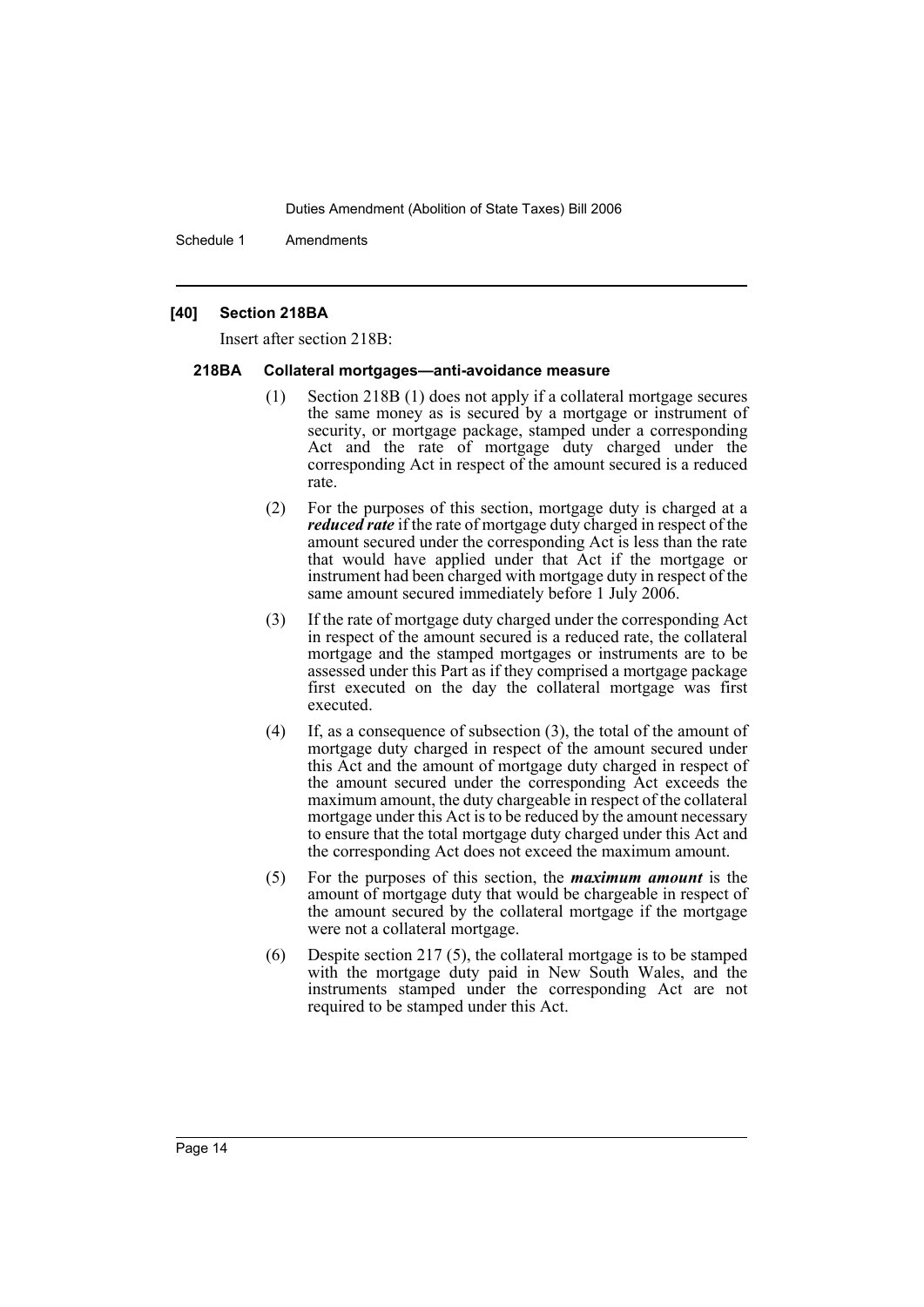Amendments **Amendments** Schedule 1

**Note.** In NSW, mortgage duty is to be reduced by half on 1 January 2010 and abolished on 1 January 2011. Other States are reducing and abolishing mortgage duty on different dates. The purpose of this section is to prevent the use of a mortgage that is collateral to a mortgage that has been stamped in a jurisdiction where duty has already been reduced to avoid mortgage duty in NSW.

#### **[41] Section 226 Payment on mortgages associated with debenture issues**

Omit section 226 (3C), as substituted by the *State Revenue Legislation Amendment Act 2006*.

Insert instead:

- (3C) For the purposes of the application of section 213 (2) or 214 (2) to such a mortgage (and the application of section 218B to any collateral mortgage that secures the same money as the mortgage), duty is taken to have been paid, and the mortgage is taken to have been duly stamped, for the following amount or amounts:
	- (a) the disclosed debenture amount,
	- (b) any advances or further advances made on or after the cut-off date in respect of which duty has been paid under this Chapter.

#### **[42] Section 274 Transfer of certain business property between family members**

Insert after section 274 (2):

**Note.** Duty on the transfer of statutory licences and permissions is abolished on 1 July 2012. This exemption is relevant only to a transfer of shares in a share management fishery that occurs before that date. See Part 4 of Chapter 2.

#### **[43] Schedule 1 Savings, transitional and other provisions**

Insert at the end of clause 1 (1):

*Duties Amendment (Abolition of State Taxes) Act 2006*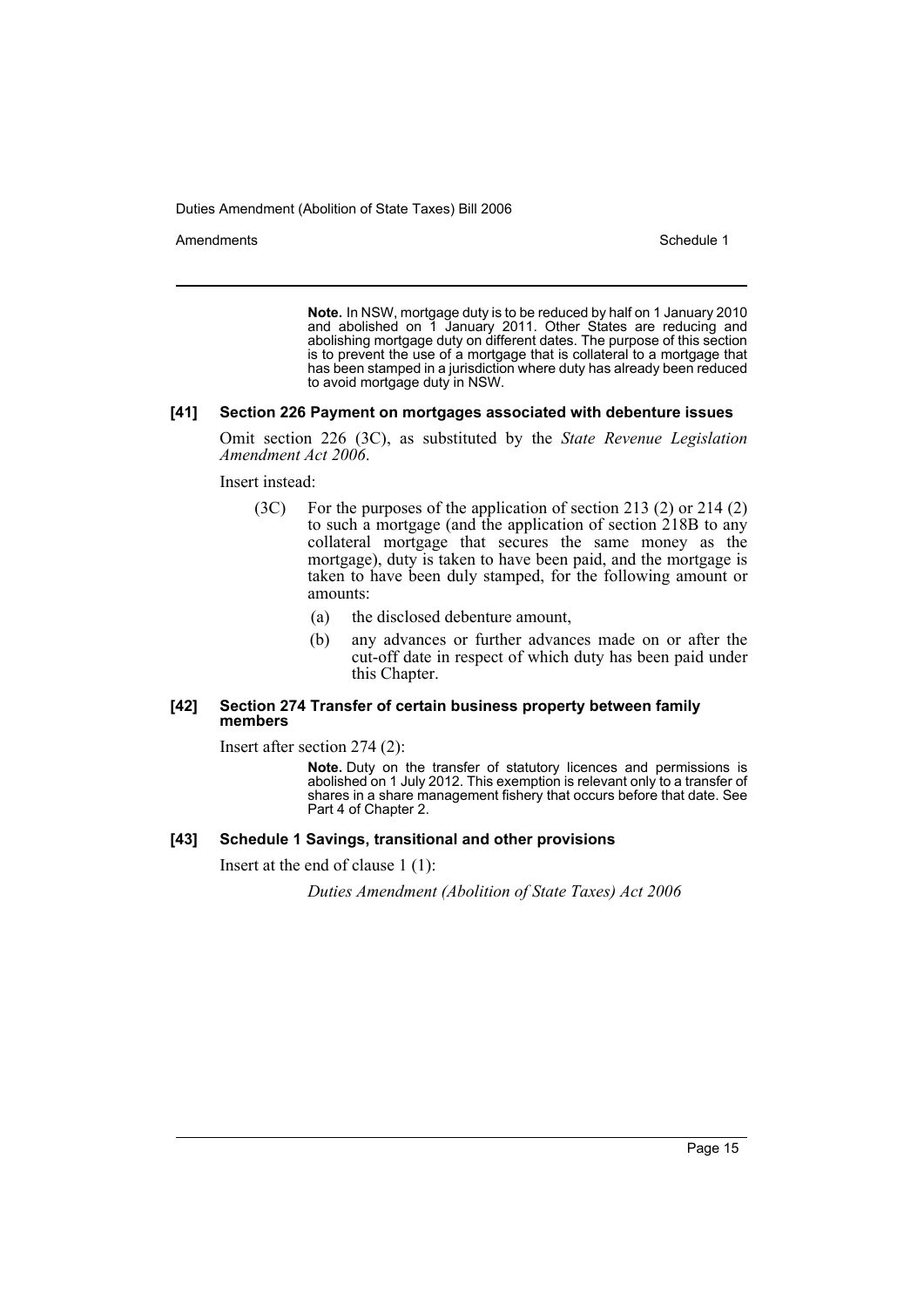Schedule 1 Amendments

# **[44] Schedule 1, Part 24**

Insert after Part 23:

# **Part 24 Provisions consequent on the enactment of the Duties Amendment (Abolition of State Taxes) Act 2006**

#### **58 Abolition of duty on leases**

- (1) The abolition of duty on lease instruments (effective 1 January 2008) does not affect any obligation to pay duty under Chapter 5 in respect of a lease instrument executed before 1 January 2008 and that Chapter continues to apply in respect of such an instrument.
- (2) Sections 169 (2) and 178 do not apply to or in respect of a variation of a lease instrument referred to in subclause (1) if the variation is made on or after 1 January 2008.
- (3) If any lease executed before 1 January 2008 has any unascertainable cost components for which there is an estimate date on or after 1 January 2008:
	- (a) the Chief Commissioner must, on the first of those estimate dates to occur on or after 1 January 2008 (the *final estimate date*), make a final estimate of the cost of the lease, and
	- (b) the lease instrument is chargeable with duty under this Act as if that final estimate were the full cost of the lease, and
	- (c) no further estimates of the cost of the lease are to be made (despite section 173 (5)).
- (4) Section 173 (6) applies only to the final estimate date or an estimate date that occurs before the final estimate date.
- (5) Section 173 (7) and (8) do not apply in respect of any period after the final estimate date.
- (6) For the purposes of this clause, *estimate date* means any of the estimate dates for a lease determined under section 173 (5).

#### **59 Duty on lease premiums**

(1) The amendments to sections 8 and 9 made by the *Duties Amendment (Abolition of State Taxes) Act 2006* (relating to leases) apply only in respect of leases that are first executed on or after 1 July 2006.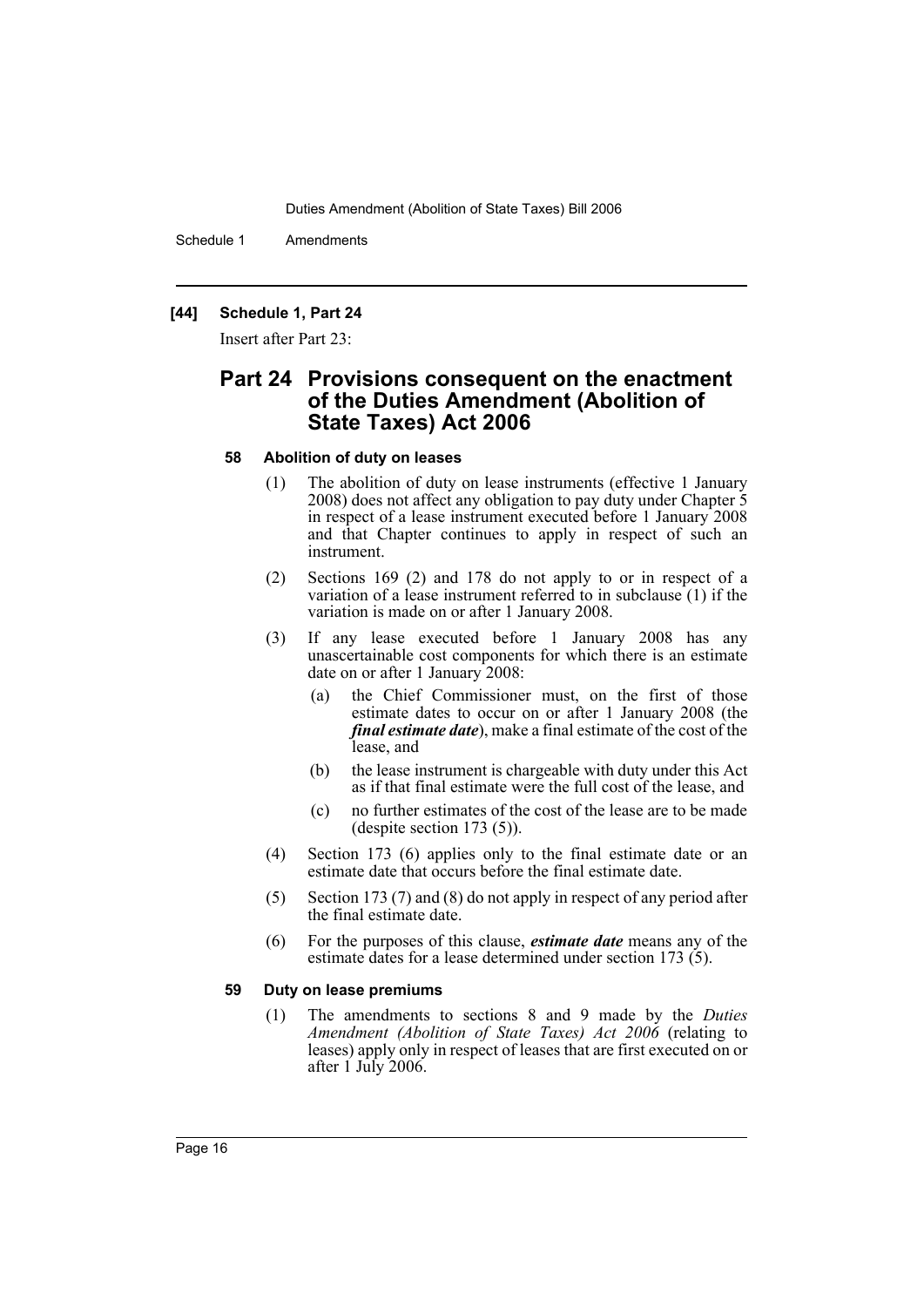Amendments **Amendments** Schedule 1

(2) Sections 170 (2) and 179 (5), as in force immediately before their repeal by the *Duties Amendment (Abolition of State Taxes) Act 2006*, continue to apply in respect of lease instruments executed before the repeal of those provisions.

#### **60 Changes to mortgage duty provisions**

- (1) The mortgage duty amendments do not apply to a mortgage or instrument of security first executed before 1 July 2006 unless an advance or further advance is made in respect of the mortgage or instrument on or after that date (and in such a case apply in respect of the advance or further advance).
- (2) If the amount secured by a mortgage executed before 1 July 2006 is a definite and limited sum, but the amount of advances actually secured by the mortgage immediately before 1 July 2006 was less than the definite and limited sum, section 214, as inserted by the mortgage duty amendments, and not section 213, applies in respect of any advance or further advance made after 1 July 2006 which does not result in the total amount of advances actually secured by the mortgage exceeding that definite and limited sum. This subclause extends to a mortgage to which section 226 applies.
- (3) A reference in section 213 or 214, as inserted by the mortgage duty amendments, to an amount on which duty has been paid under section 213 or 214 extends to an amount on which duty has been paid under Chapter 7 as in force immediately before 1 July 2006.
- (4) Section 213 (3), as inserted by the mortgage duty amendments, extends to a variation to a mortgage made on or after 1 July 2006 in respect of a mortgage first executed before that date.
- (5) For the purposes of this clause, *the mortgage duty amendments* means Schedule 1 [26], [27] and [31]–[41] to the *Duties Amendment (Abolition of State Taxes) Act 2006*.

#### **61 Abolition of duty on hire of goods—commercial hire businesses**

(1) The repeal of Chapter 6 (effective 1 July 2007) by the *Duties Amendment (Abolition of State Taxes) Act 2006* does not affect any obligation to pay duty under Part 2 of that Chapter in respect of hiring charges received in any month before July 2007 and, for that purpose, that Part is taken to continue to apply in respect of such hiring charges.